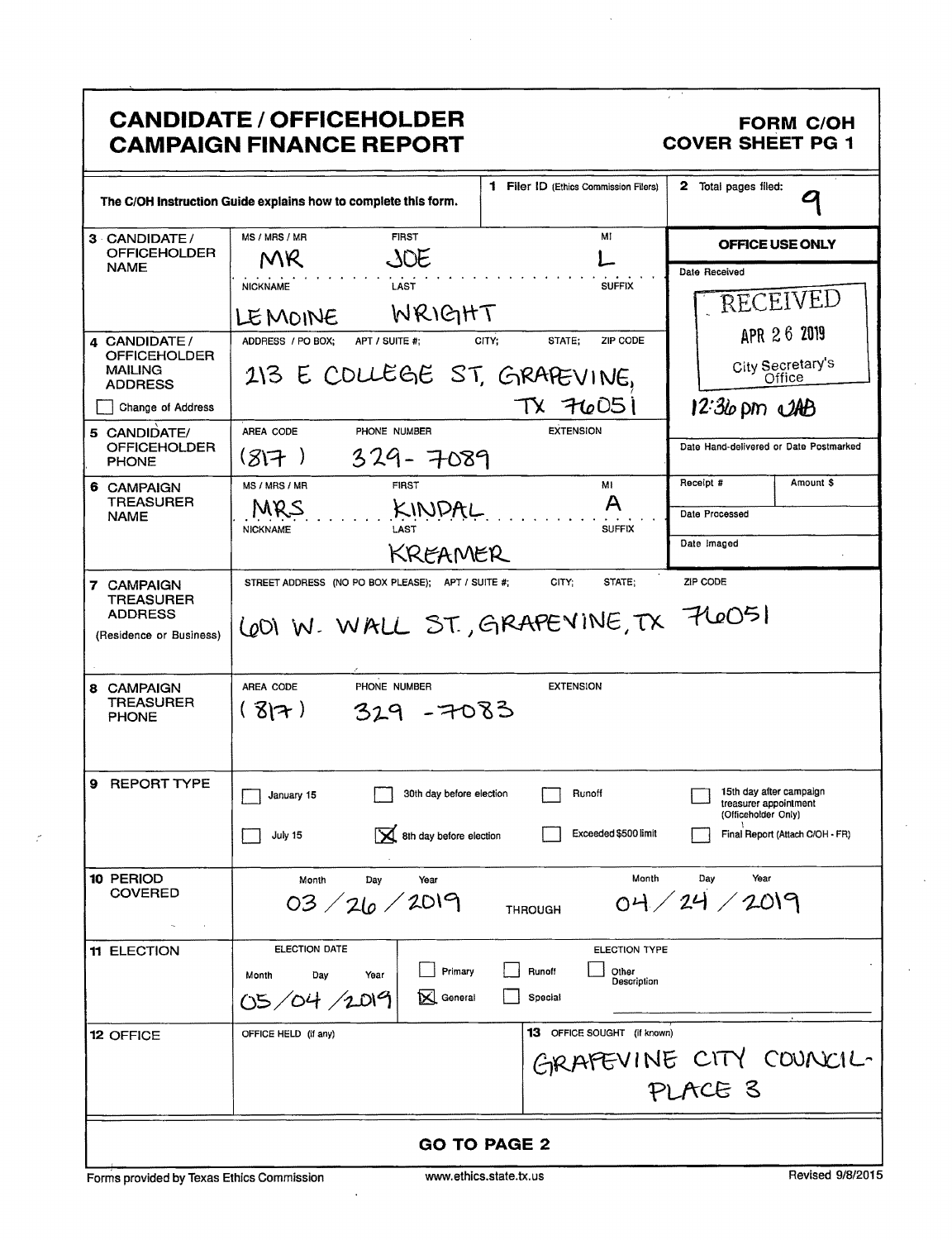## CANDIDATE / OFFICEHOLDER FORM C/OH CAMPAIGN FINANCE REPORT COVER SHEET PG 2

| 14 C/OH NAME<br><b>JOE</b>                                                |                                                                                                                                                                                                                                                                                                                                                                                                  | LEMOINE WRIGHT                                                                                                                                               | <b>15</b> Filer ID (Ethics Commission Filers) |  |
|---------------------------------------------------------------------------|--------------------------------------------------------------------------------------------------------------------------------------------------------------------------------------------------------------------------------------------------------------------------------------------------------------------------------------------------------------------------------------------------|--------------------------------------------------------------------------------------------------------------------------------------------------------------|-----------------------------------------------|--|
| <b>16 NOTICE FROM</b><br><b>POLITICAL</b><br>COMMITTEE(S)                 | THIS BOX IS FOR NOTICE OF POLITICAL CONTRIBUTIONS ACCEPTED OR POLITICAL EXPENDITURES MADE BY POLITICAL COMMITTEES TO<br>SUPPORT THE CANDIDATE / OFFICEHOLDER. THESE EXPENDITURES MAY HAVE BEEN MADE WITHOUT THE CANDIDATE'S OR OFFICEHOLDER'S<br>KNOWLEDGE OR CONSENT. CANDIDATES AND OFFICEHOLDERS ARE REQUIRED TO REPORT THIS INFORMATION ONLY IF THEY RECEIVE NOTICE<br>OF SUCH EXPENDITURES. |                                                                                                                                                              |                                               |  |
|                                                                           | <b>COMMITTEE TYPE</b>                                                                                                                                                                                                                                                                                                                                                                            | <b>COMMITTEE NAME</b>                                                                                                                                        |                                               |  |
|                                                                           | GENERAL                                                                                                                                                                                                                                                                                                                                                                                          |                                                                                                                                                              |                                               |  |
|                                                                           | SPECIFIC                                                                                                                                                                                                                                                                                                                                                                                         | <b>COMMITTEE ADDRESS</b>                                                                                                                                     |                                               |  |
|                                                                           |                                                                                                                                                                                                                                                                                                                                                                                                  |                                                                                                                                                              |                                               |  |
|                                                                           |                                                                                                                                                                                                                                                                                                                                                                                                  |                                                                                                                                                              |                                               |  |
|                                                                           |                                                                                                                                                                                                                                                                                                                                                                                                  | COMMITTEE CAMPAIGN TREASURER NAME                                                                                                                            |                                               |  |
| <b>Additional Pages</b>                                                   |                                                                                                                                                                                                                                                                                                                                                                                                  |                                                                                                                                                              |                                               |  |
|                                                                           |                                                                                                                                                                                                                                                                                                                                                                                                  | COMMITTEE CAMPAIGN TREASURER ADDRESS                                                                                                                         |                                               |  |
|                                                                           |                                                                                                                                                                                                                                                                                                                                                                                                  |                                                                                                                                                              |                                               |  |
| <b>17 CONTRIBUTION</b><br><b>TOTALS</b>                                   | 1.                                                                                                                                                                                                                                                                                                                                                                                               | TOTAL POLITICAL CONTRIBUTIONS OF \$50 OR LESS (OTHER THAN<br>PLEDGES, LOANS, OR GUARANTEES OF LOANS), UNLESS ITEMIZED                                        | \$500.00                                      |  |
|                                                                           | 2.                                                                                                                                                                                                                                                                                                                                                                                               | <b>TOTAL POLITICAL CONTRIBUTIONS</b><br>(OTHER THAN PLEDGES, LOANS, OR GUARANTEES OF LOANS)                                                                  | \$1,150.00                                    |  |
| <b>EXPENDITURE</b><br><b>TOTALS</b>                                       | З.<br>TOTAL POLITICAL EXPENDITURES OF \$100 OR LESS,<br>\$<br><b>UNLESS ITEMIZED</b>                                                                                                                                                                                                                                                                                                             |                                                                                                                                                              |                                               |  |
|                                                                           | 4.                                                                                                                                                                                                                                                                                                                                                                                               | <b>TOTAL POLITICAL EXPENDITURES</b>                                                                                                                          | \$24,656.29                                   |  |
| <b>CONTRIBUTION</b><br><b>BALANCE</b>                                     | 5.                                                                                                                                                                                                                                                                                                                                                                                               | TOTAL POLITICAL CONTRIBUTIONS MAINTAINED AS OF THE LAST DAY<br>OF REPORTING PERIOD                                                                           | \$6,044.67                                    |  |
| <b>OUTSTANDING</b><br><b>LOAN TOTALS</b>                                  | 6.<br>TOTAL PRINCIPAL AMOUNT OF ALL OUTSTANDING LOANS AS OF THE<br>\$30,000.00<br>LAST DAY OF THE REPORTING PERIOD                                                                                                                                                                                                                                                                               |                                                                                                                                                              |                                               |  |
| <b>18 AFFIDAVIT</b>                                                       |                                                                                                                                                                                                                                                                                                                                                                                                  |                                                                                                                                                              |                                               |  |
|                                                                           | <b>Braine Duality</b>                                                                                                                                                                                                                                                                                                                                                                            | I swear, or affirm, under penalty of perjury, that the accompanying report is<br>true and correct and includes all information required to be reported by me |                                               |  |
|                                                                           | DEB DONALDSON<br>Notary Public                                                                                                                                                                                                                                                                                                                                                                   | under Title 15, Election Code.                                                                                                                               |                                               |  |
|                                                                           | STATE OF TEXAS<br>My Comm. Exp. 1-24-2021                                                                                                                                                                                                                                                                                                                                                        |                                                                                                                                                              |                                               |  |
|                                                                           |                                                                                                                                                                                                                                                                                                                                                                                                  | Signature of Candidate or Officeholder                                                                                                                       |                                               |  |
| AFFIX NOTARY STAMP / SEALABOVE                                            |                                                                                                                                                                                                                                                                                                                                                                                                  |                                                                                                                                                              |                                               |  |
|                                                                           |                                                                                                                                                                                                                                                                                                                                                                                                  |                                                                                                                                                              |                                               |  |
| Sworn to and subscribed before me, by the said                            |                                                                                                                                                                                                                                                                                                                                                                                                  | LEMOLNE                                                                                                                                                      | this the                                      |  |
| 2019<br>, to certify which, witness my hand and seal of office.<br>day of |                                                                                                                                                                                                                                                                                                                                                                                                  |                                                                                                                                                              |                                               |  |

Forms provided by Texas Ethics Commission www.ethics.state.tx.us Revised 9/8/2015

Signature of officer administering oath Printed name of officer administering oath Title of officer administering oath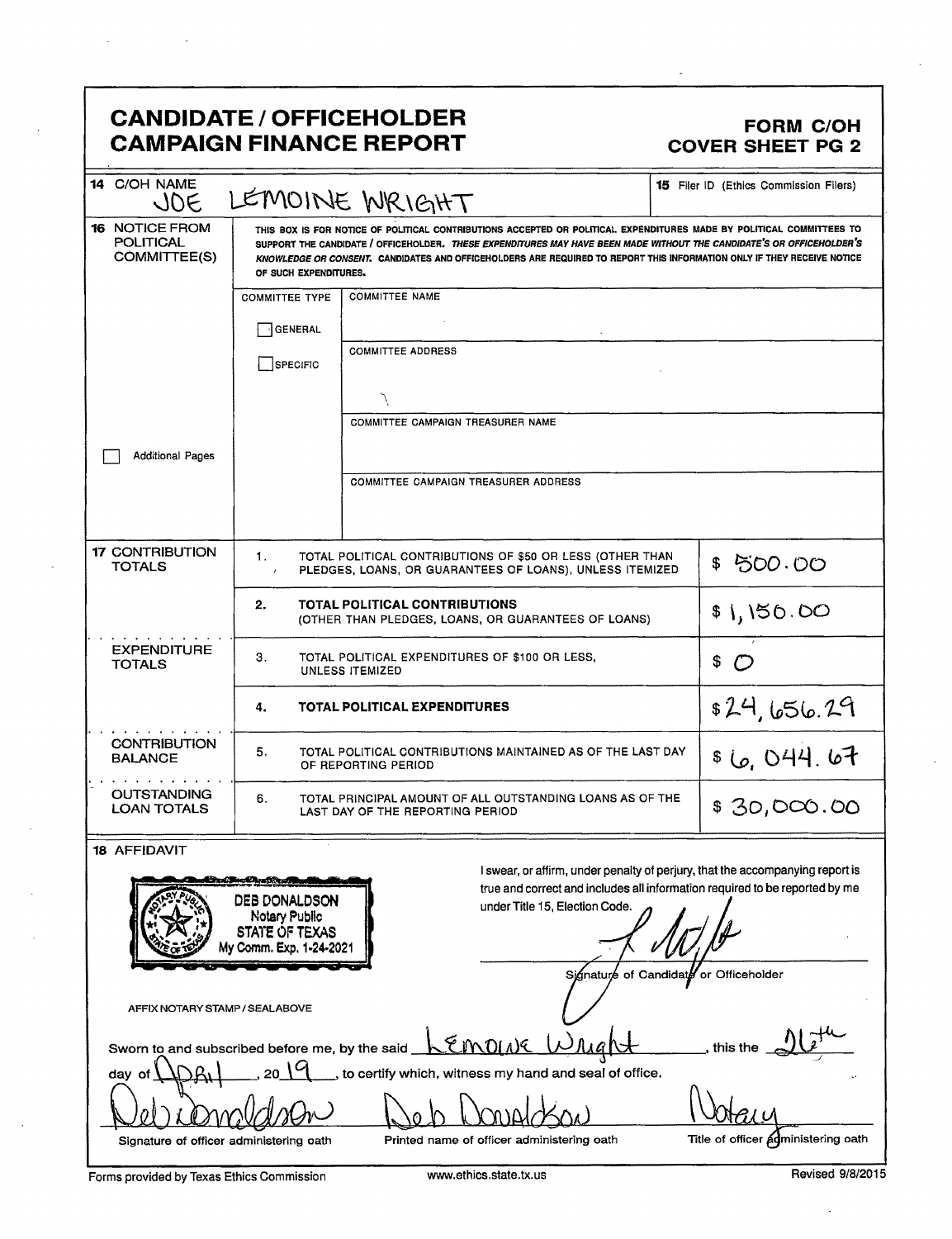# **SUBTOTALS - C/OH**

#### **FORM C/OH COVER SHEET PG 3**

| 19  | 20 Filer ID (Ethics Commission Filers)<br><b>FILER NAME</b>                                  |                                  |
|-----|----------------------------------------------------------------------------------------------|----------------------------------|
|     | JOE LEMOINE WRIGHT                                                                           |                                  |
|     | 21 SCHEDULE SUBTOTALS<br><b>NAME OF SCHEDULE</b>                                             | <b>SUBTOTAL</b><br><b>AMOUNT</b> |
| 1.  | $\boldsymbol{\bowtie}$<br>SCHEDULE A1: MONETARY POLITICAL CONTRIBUTIONS                      | \$250.00                         |
| 2.  | $\bm{\times}$<br>SCHEDULE A2: NON-MONETARY (IN-KIND) POLITICAL CONTRIBUTIONS                 | \$900.00                         |
| з.  | SCHEDULE B: PLEDGED CONTRIBUTIONS                                                            | \$                               |
| 4.  | $\boxtimes$<br><b>SCHEDULE E: LOANS</b>                                                      | \$ 10,000.00                     |
| 5.  | 区<br>SCHEDULE F1: POLITICAL EXPENDITURES MADE FROM POLITICAL CONTRIBUTIONS                   | 815, 594.63<br>89, 061.66        |
| 6.  | $\bm{\mathsf{K}}$<br>SCHEDULE F2: UNPAID INCURRED OBLIGATIONS                                |                                  |
| 7.  | SCHEDULE F3: PURCHASE OF INVESTMENTS MADE FROM POLITICAL CONTRIBUTIONS                       | \$                               |
| 8.  | SCHEDULE F4: EXPENDITURES MADE BY CREDIT CARD                                                | \$                               |
| 9.  | SCHEDULE G: POLITICAL EXPENDITURES MADE FROM PERSONAL FUNDS                                  | \$<br>N                          |
| 10. | SCHEDULE H: PAYMENT MADE FROM POLITICAL CONTRIBUTIONS TO A BUSINESS OF C/OH                  | \$                               |
| 11. | SCHEDULE I: NON-POLITICAL EXPENDITURES MADE FROM POLITICAL CONTRIBUTIONS                     | \$                               |
| 12. | SCHEDULE K: INTEREST, CREDITS, GAINS, REFUNDS, AND CONTRIBUTIONS<br><b>RETURNED TO FILER</b> | \$                               |
|     |                                                                                              |                                  |

 $\bar{\chi}$ 

 $\ddot{\phantom{a}}$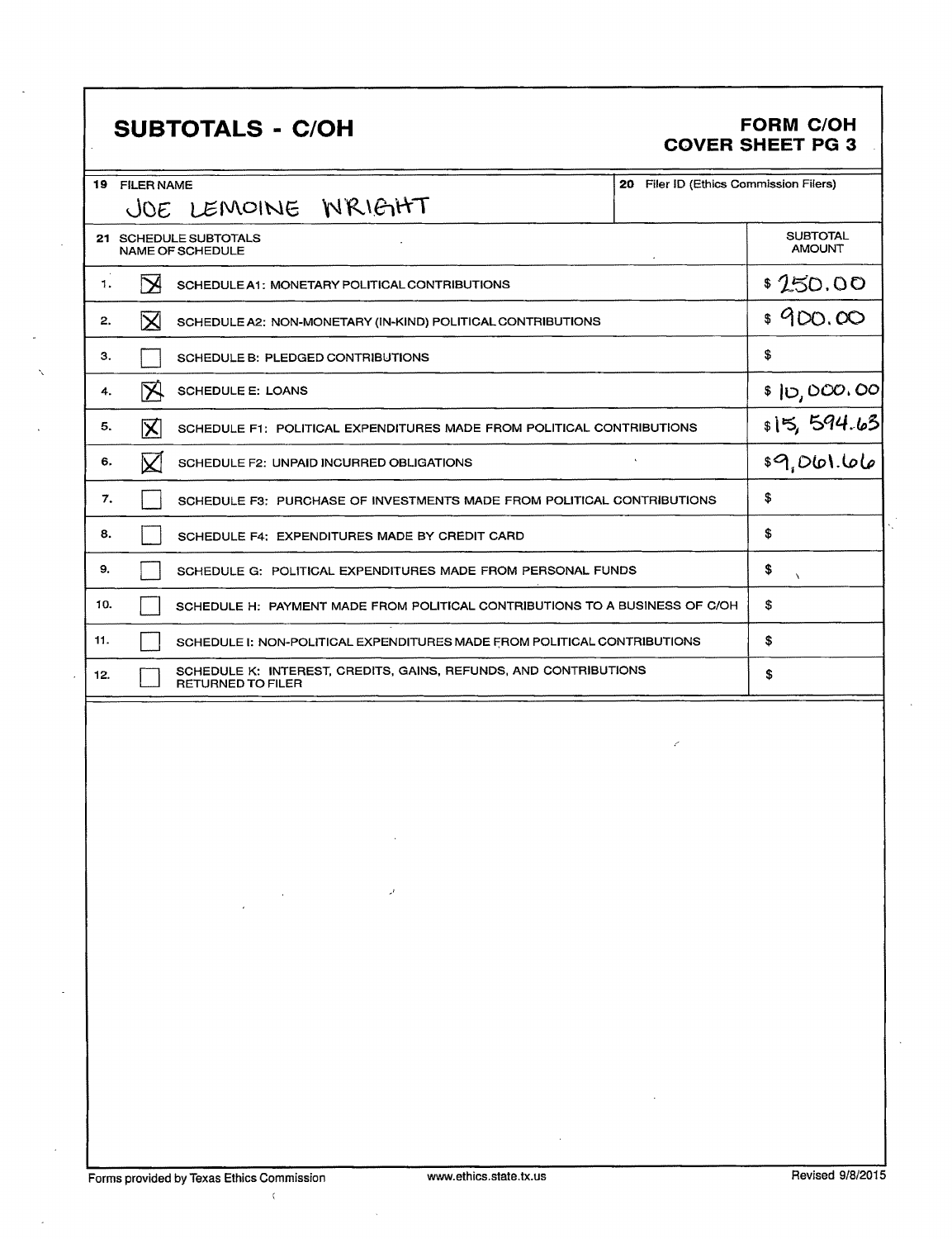|              | The Instruction Guide explains how to complete this form.                  |                                                                                                            | 1 Total pages Schedule A1:            |
|--------------|----------------------------------------------------------------------------|------------------------------------------------------------------------------------------------------------|---------------------------------------|
| 2 FILER NAME |                                                                            |                                                                                                            | 3 Filer ID (Ethics Commission Filers) |
| <i>OE</i>    | LEMOINE WRIGHT                                                             |                                                                                                            |                                       |
| 4 Date       | 5 Full name of contributor                                                 | out-of-state PAC (ID#:                                                                                     | <b>7</b> Amount of contribution (\$)  |
|              | 4/10/2019 HELEN LUCAS REED<br>6 Contributor address; City; State; Zip Code | .                                                                                                          | \$150.00                              |
|              | 714 BRIANA CT, GRAPEVINE, I                                                |                                                                                                            |                                       |
|              | 8 Principal occupation / Job title (See Instructions)                      | 9.<br><b>Employer (See Instructions)</b>                                                                   |                                       |
| Date         | Full name of contributor                                                   | $\Box$ out-of-state PAC (ID#: \\omega_{\sigma_{\sigma_{\sigma_{\sigma_{\sigma_{\sigma_{\sigma_{\sigma_}}}} | Amount of contribution (\$)           |
|              |                                                                            |                                                                                                            |                                       |
| 4/10/2019    | JANET PERKINS<br>Contributor address; City; State; Zip Code                |                                                                                                            | $\phi$ 100.00                         |
|              | 2721 LONE STAR LANE, GRAPEVINE, TX                                         |                                                                                                            |                                       |
|              | Principal occupation / Job title (See Instructions)                        | Employer (See Instructions)                                                                                |                                       |
| Date         | Full name of contributor                                                   |                                                                                                            | Amount of contribution (\$)           |
|              | Contributor address;<br>City; State; Zip Code                              |                                                                                                            |                                       |
|              | Principal occupation / Job title (See Instructions)                        | <b>Employer (See Instructions)</b>                                                                         |                                       |
|              |                                                                            |                                                                                                            |                                       |
| Date         | Full name of contributor<br>□ out-of-state PAC (ID#:                       |                                                                                                            | Amount of contribution (\$)           |
|              | Contributor address:<br>City;                                              | State; Zip Code                                                                                            |                                       |
|              | Principal occupation / Job title (See Instructions)                        | Employer (See Instructions)                                                                                |                                       |
|              |                                                                            |                                                                                                            |                                       |
|              |                                                                            |                                                                                                            |                                       |
|              |                                                                            |                                                                                                            |                                       |
|              |                                                                            |                                                                                                            |                                       |
|              |                                                                            |                                                                                                            |                                       |
|              |                                                                            |                                                                                                            |                                       |

Ï

 $\ddot{\phantom{a}}$ 

 $\ddot{\phantom{0}}$ 

 $\hat{\mathcal{N}}$ 

 $\bar{\mathcal{A}}$ 

 $\hat{\boldsymbol{\beta}}$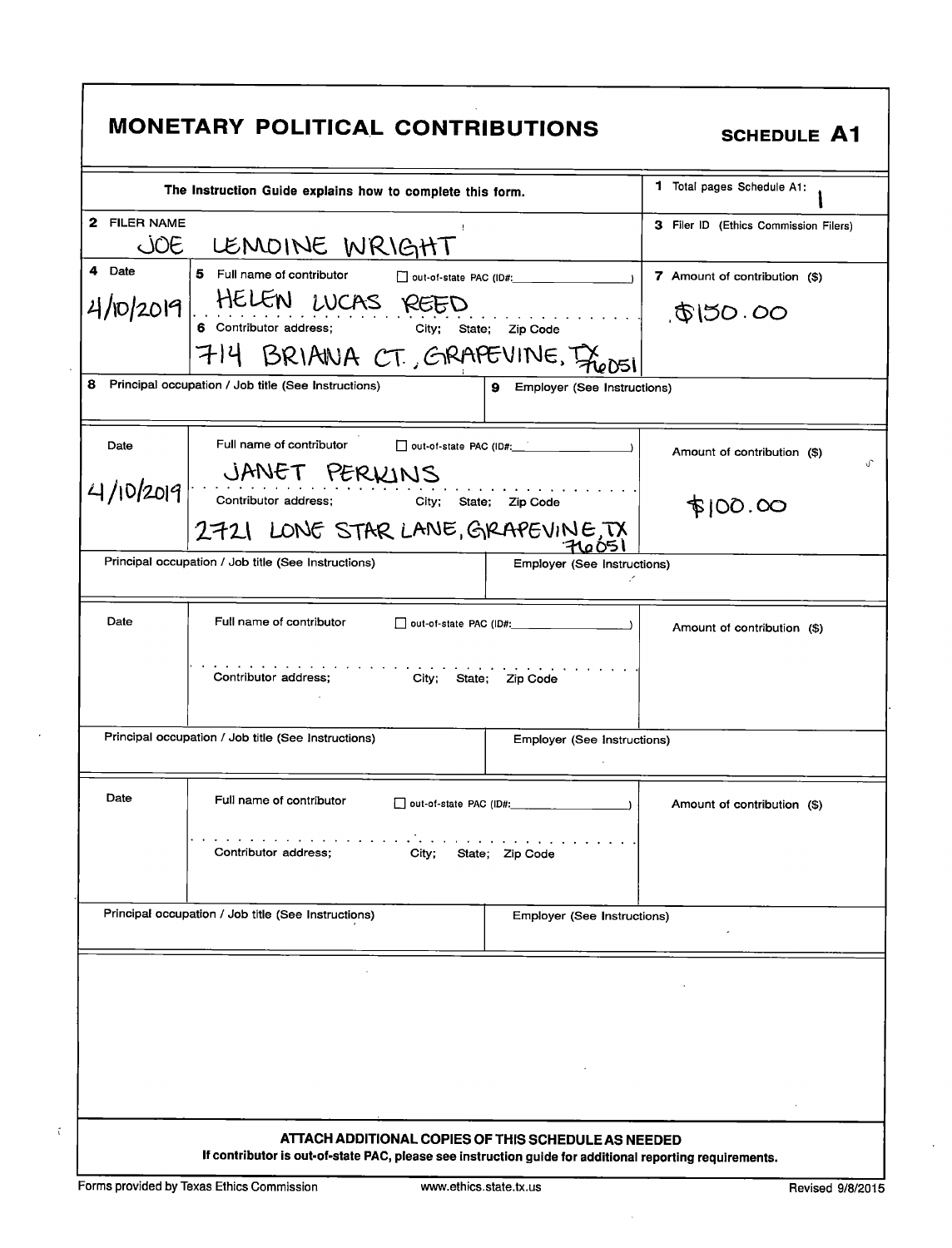|              | NON-MONETARY (IN-KIND) POLITICAL<br><b>CONTRIBUTIONS</b>                                                                                                                           |     | <b>SCHEDULE A2</b>                                                                                                                                                            |
|--------------|------------------------------------------------------------------------------------------------------------------------------------------------------------------------------------|-----|-------------------------------------------------------------------------------------------------------------------------------------------------------------------------------|
|              | The Instruction Guide explains how to complete this form.                                                                                                                          |     | 1 Total pages Schedule A2:                                                                                                                                                    |
| 2 FILER NAME | JOE LEMOINE WRIGHT                                                                                                                                                                 |     | 3 Filer ID (Ethics Commission Filers)                                                                                                                                         |
|              | 4 TOTAL OF UNITEMIZED IN-KIND POLITICAL CONTRIBUTIONS                                                                                                                              |     | \$<br>0,00                                                                                                                                                                    |
| 5 Date       | 6 Full name of contributor<br>out-of-state PAC (ID#:<br>CAROLYN : MIKE LEASE<br>4/7/2019<br>City; State; Zip Code<br>7 Contributor address;<br>314 DREXEL DR, GIRAPEVINE, TX 76051 |     | 8<br>. 9 In-kind contribution<br>Amount of<br>Contribution \$<br>description<br>Food for<br>\$900.00<br>Meet: Greet<br>Check if travel outside of Texas. Complete Schedule T. |
|              | <b>10</b> Principal occupation / Job title (FOR NON-JUDICIAL) (See Instructions)                                                                                                   | 11. | Employer (FOR NON-JUDICIAL) (See Instructions)                                                                                                                                |
|              | 12 Contributor's principal occupation (FOR JUDICIAL)                                                                                                                               | 13  | Contributor's job title (FOR JUDICIAL) (See Instructions)                                                                                                                     |
|              | 14 Contributor's employer/law firm (FOR JUDICIAL)                                                                                                                                  |     | <b>15</b> Law firm of contributor's spouse (if any) (FOR JUDICIAL)                                                                                                            |
|              | <b>16</b> If contributor is a child, law firm of parent(s) (if any) (FOR JUDICIAL)                                                                                                 |     |                                                                                                                                                                               |
| Date         | Full name of contributor<br>out-of-state PAC (ID#:<br>Contributor address;<br>City;<br>State;<br>Zip Code                                                                          |     | Amount of<br>In-kind contribution<br>Contribution \$<br>description<br>Check if travel outside of Texas. Complete Schedule T.                                                 |
|              | Principal occupation / Job title (FOR NON-JUDICIAL) (See Instructions)                                                                                                             |     | Employer (FOR NON-JUDICIAL) (See Instructions)                                                                                                                                |
|              | Contributor's principal occupation (FOR JUDICIAL)                                                                                                                                  |     | Contributor's job title (FOR JUDICIAL) (See Instructions)                                                                                                                     |
|              | Contributor's employer/law firm (FOR JUDICIAL)                                                                                                                                     |     | Law firm of contributor's spouse (if any) (FOR JUDICIAL)                                                                                                                      |
|              | If contributor is a child, law firm of parent(s) (if any) (FOR JUDICIAL)                                                                                                           |     |                                                                                                                                                                               |
|              |                                                                                                                                                                                    |     |                                                                                                                                                                               |
|              | ATTACH ADDITIONAL COPIES OF THIS SCHEDULE AS NEEDED<br>If contributor is out-of-state PAC, please see instruction guide for additional reporting requirements.                     |     |                                                                                                                                                                               |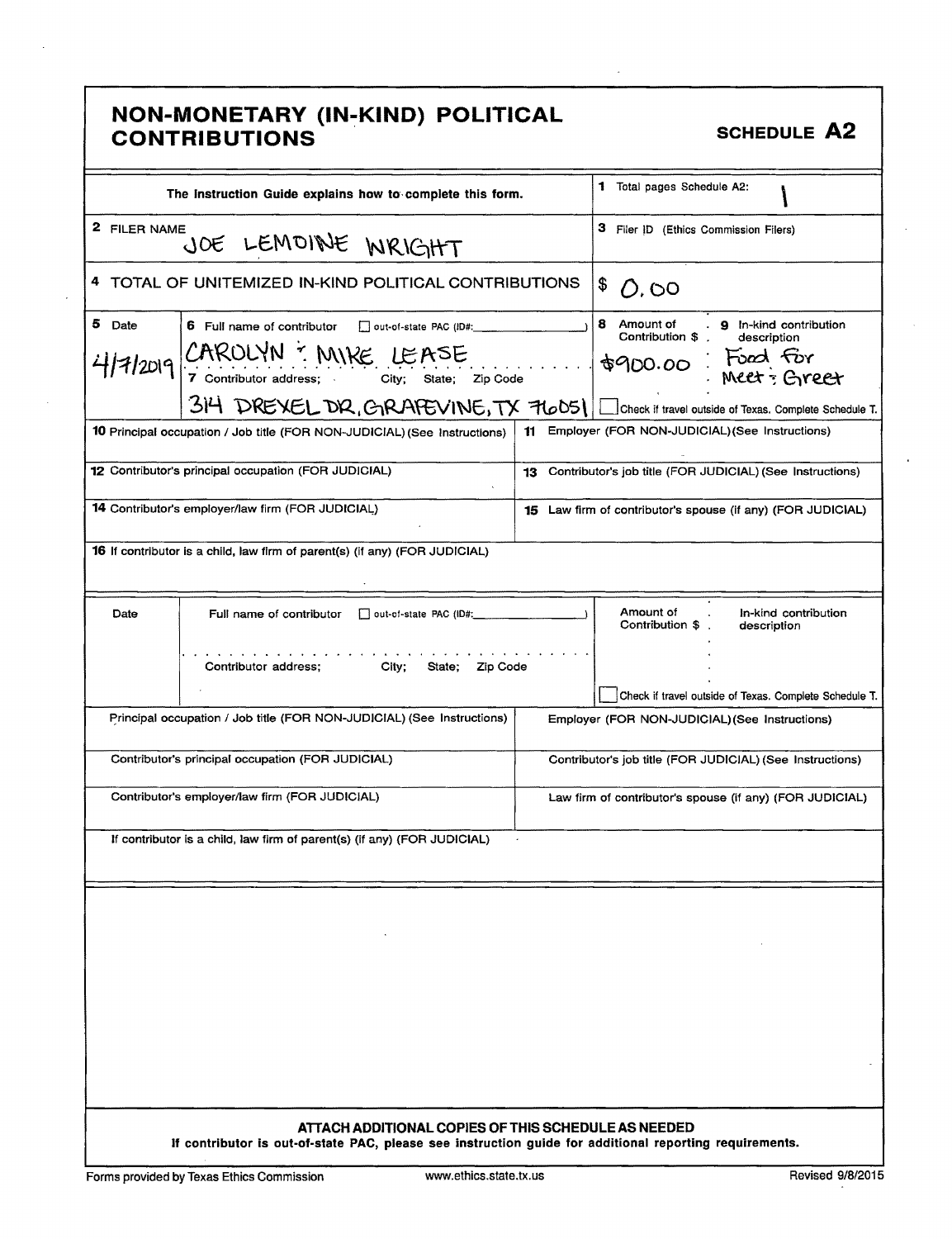| <b>LOANS</b>                               |                                                           |                                                                                                                                   |                                                                               |
|--------------------------------------------|-----------------------------------------------------------|-----------------------------------------------------------------------------------------------------------------------------------|-------------------------------------------------------------------------------|
|                                            | The Instruction Guide explains how to complete this form. |                                                                                                                                   | 1 Total pages Schedule E:                                                     |
| 2 FILER NAME                               |                                                           |                                                                                                                                   | 3 Filer ID (Ethics Commission Filers)                                         |
| JOE<br>LEMOINE WRIGHT                      |                                                           |                                                                                                                                   |                                                                               |
|                                            | TOTAL OF UNITEMIZED LOANS                                 |                                                                                                                                   | \$<br>O.OO                                                                    |
| Date of loan                               | $\mathbf{7}$<br>Name of lender                            | out-of-state PAC (ID#:                                                                                                            | 9<br>Loan Amount (\$)                                                         |
| 4/11/2019                                  | Lemoine Mright                                            |                                                                                                                                   | \$10,000.00                                                                   |
| is lender                                  | 8 Lender address;<br>City;                                | Zip Code<br>State:                                                                                                                | 10 Interest rate                                                              |
| a financial<br>Institution?                |                                                           |                                                                                                                                   | N/A                                                                           |
| Y                                          | 213 E. College St., Grapevine, TX                         | 76051                                                                                                                             | 11 Maturity date<br>N/A                                                       |
|                                            |                                                           | 13 Employer (See Instructions)                                                                                                    |                                                                               |
|                                            | 12 Principal occupation / Job title (See Instructions)    | Wright                                                                                                                            | Inc.                                                                          |
| 14 Description of Collateral               |                                                           |                                                                                                                                   | Construction Co.,<br>15 Check if personal funds were deposited into political |
| $\boxtimes$ none                           |                                                           | account (See Instructions)                                                                                                        |                                                                               |
| <b>16 GUARANTOR</b>                        | 17 Name of guarantor                                      | $\epsilon_f$                                                                                                                      | 19 Amount Guaranteed (\$)                                                     |
| <b>INFORMATION</b><br>N not applicable     | <b>18 Guarantor address:</b><br>City;                     | State;<br>Zip Code                                                                                                                |                                                                               |
| 20 Principal Occupation (See Instructions) |                                                           | 21 Employer (See Instructions)                                                                                                    |                                                                               |
| Date of loan                               | Name of lender                                            | out-of-state PAC (ID#:                                                                                                            | Loan Amount (\$)                                                              |
| Is lender<br>a financial                   | Lender address;<br><b>Olly,</b>                           | State,                                                                                                                            | Interest rate                                                                 |
| Institution?                               |                                                           |                                                                                                                                   | Maturity date                                                                 |
| N<br>Y                                     | Principal occupation / Job title (See Instructions)       | <b>Employer (See Instructions)</b>                                                                                                |                                                                               |
| Description of Collateral                  |                                                           | account (See Instructions)                                                                                                        | Check if personal funds were deposited into political                         |
| s none                                     |                                                           |                                                                                                                                   |                                                                               |
| <b>GUARANTOR</b><br><b>INFORMATION</b>     | Name of guarantor                                         |                                                                                                                                   | Amount Guaranteed (\$)                                                        |
|                                            | Guarantor address;                                        | الجالح الجالح الجالح الجالح الجالح الجالح الجالح الجالح الجالح الجالح الجالح الجالح الجالح الجالح الجالج<br>City; State; Zip Code |                                                                               |
| not applicable                             |                                                           |                                                                                                                                   |                                                                               |
| Principal Occupation (See Instructions)    |                                                           | Employer (See Instructions)                                                                                                       |                                                                               |

 $\mathcal{A}^{\mathrm{c}}$  ,  $\mathcal{A}^{\mathrm{c}}$ 

 $\mathcal{A}^{\mathcal{A}}$ 

 $\sim 40\,$  km  $^{-1}$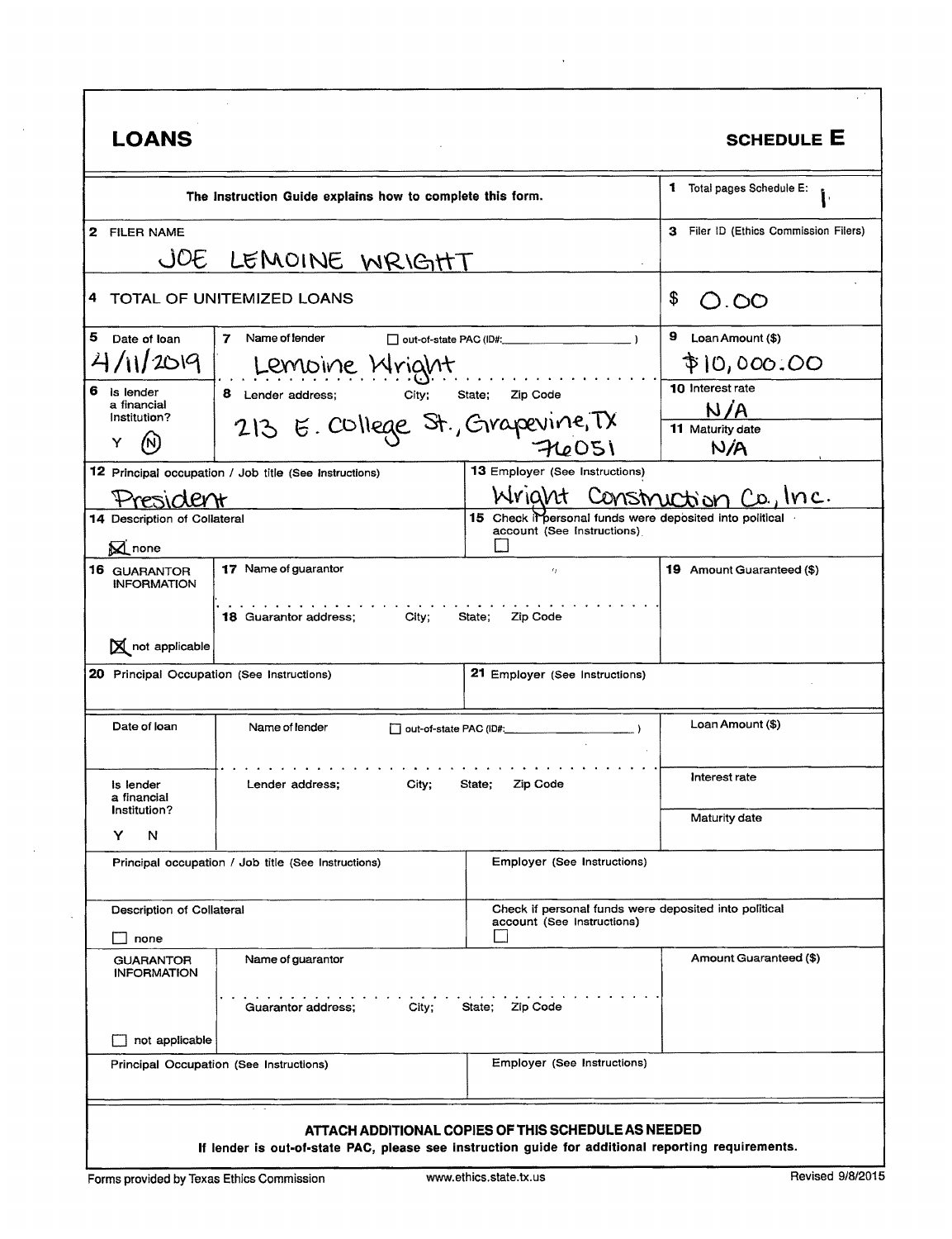### POLITICAL EXPENDITURES MADE FROM POLITICAL CONTRIBUTIONS

| <b>EXPENDITURE CATEGORIES FOR BOX 8(a)</b>                                                                                                                                                   |                                                                                                                                                                                                                     |                                                                                                 |                                                                                                                                                                                           |  |
|----------------------------------------------------------------------------------------------------------------------------------------------------------------------------------------------|---------------------------------------------------------------------------------------------------------------------------------------------------------------------------------------------------------------------|-------------------------------------------------------------------------------------------------|-------------------------------------------------------------------------------------------------------------------------------------------------------------------------------------------|--|
| <b>Advertising Expense</b><br>Accounting/Banking<br><b>Consulting Expense</b><br>Contributions/Donations Made By<br>Candidate/Officeholder/Political Committee<br><b>Credit Card Payment</b> | Event Expense<br>Fees<br>Food/Beverage Expense<br>Polling Expense<br>Gift/Awards/Memorials Expense<br><b>Printing Expense</b><br><b>Legal Services</b><br>The Instruction Guide explains how to complete this form. | Loan Repayment/Reimbursement<br>Office Overhead/Rental Expense<br>Salaries/Wages/Contract Labor | Solicitation/Fundraising Expense<br>Transportation Equipment & Related Expense<br><b>Travel In District</b><br><b>Travel Out Of District</b><br>Other (enter a category not listed above) |  |
| 1 Total pages Schedule F1: 2 FILER NAME                                                                                                                                                      | EMOINE WRIGHT                                                                                                                                                                                                       |                                                                                                 | <b>3 Filer ID (Ethics Commission Filers)</b>                                                                                                                                              |  |
| 4 Date                                                                                                                                                                                       | 5 Payee name<br>ommunications LLC                                                                                                                                                                                   |                                                                                                 |                                                                                                                                                                                           |  |
| 6 Amount (\$)                                                                                                                                                                                | City;<br>State; Zip Code<br>7 Pavee address:                                                                                                                                                                        |                                                                                                 |                                                                                                                                                                                           |  |
| \$1.250                                                                                                                                                                                      | 5200                                                                                                                                                                                                                |                                                                                                 | Rustle Leaf Drive, Arlington, TX 76017                                                                                                                                                    |  |
| 8<br><b>PURPOSE</b><br>ОF<br><b>EXPENDITURE</b>                                                                                                                                              | (a) Category (See Categories listed at the top of this schedule)<br>Consutting Expense                                                                                                                              | (b) Description<br>COMN<br>Zaian                                                                | Check if travel outside of Texas. Complete Schedule T.<br>Check if Austin, TX, officeholder living expense<br>Services                                                                    |  |
| <b>9</b> Complete ONLY if direct<br>expenditure to benefit C/OH                                                                                                                              | Candidate / Officeholder name                                                                                                                                                                                       | Office sought                                                                                   | Office held                                                                                                                                                                               |  |
| Date                                                                                                                                                                                         | Payee name                                                                                                                                                                                                          |                                                                                                 |                                                                                                                                                                                           |  |
| 4/112019                                                                                                                                                                                     | Fields Communications                                                                                                                                                                                               | بالبل                                                                                           |                                                                                                                                                                                           |  |
| Amount (\$)                                                                                                                                                                                  | Payee address;<br>City; State; Zip Code                                                                                                                                                                             |                                                                                                 |                                                                                                                                                                                           |  |
| おらひ                                                                                                                                                                                          | 5200 Rustle Leaf Drive, Arlington, TX 76017                                                                                                                                                                         |                                                                                                 |                                                                                                                                                                                           |  |
| <b>PURPOSE</b><br>OF<br><b>EXPENDITURE</b>                                                                                                                                                   | Category (See Categories listed at the top of this schedule)<br>Advertising Experise                                                                                                                                | Description                                                                                     | Check if travel outside of Texas. Complete Schedule T.<br>Check if Austin, TX, officeholder living expense<br>political advertising                                                       |  |
| Complete ONLY if direct<br>expenditure to benefit C/OH                                                                                                                                       | Candidate / Officeholder name                                                                                                                                                                                       | Office sought                                                                                   | Office held                                                                                                                                                                               |  |
| Date                                                                                                                                                                                         | Payee name                                                                                                                                                                                                          |                                                                                                 |                                                                                                                                                                                           |  |
| 4/11/2019                                                                                                                                                                                    | Mayes Media Group                                                                                                                                                                                                   |                                                                                                 |                                                                                                                                                                                           |  |
| Amount (\$)                                                                                                                                                                                  | City; State; Zip Code<br>Payee address;                                                                                                                                                                             |                                                                                                 |                                                                                                                                                                                           |  |
| \$2,000                                                                                                                                                                                      | Creekwood Drive, Sunnyvale, TX 75182<br>$312 -$                                                                                                                                                                     |                                                                                                 |                                                                                                                                                                                           |  |
| <b>PURPOSE</b><br>OF<br><b>EXPENDITURE</b>                                                                                                                                                   | Category (See Categories listed at the top of this schedule)<br>Consulting Expense                                                                                                                                  | Description<br>CAMI                                                                             | Check if travel outside of Texas. Complete Schedule T.<br>Check if Austin, TX, officeholder living expense<br>services                                                                    |  |
| Office held<br>Candidate / Officeholder name<br>Office sought<br>Complete ONLY if direct<br>expenditure to benefit C/OH                                                                      |                                                                                                                                                                                                                     |                                                                                                 |                                                                                                                                                                                           |  |
| ATTACH ADDITIONAL COPIES OF THIS SCHEDULE AS NEEDED                                                                                                                                          |                                                                                                                                                                                                                     |                                                                                                 |                                                                                                                                                                                           |  |

Forms provided by Texas Ethics Commission

 $\mathbb{R}^d$ 

SCHEDULE F1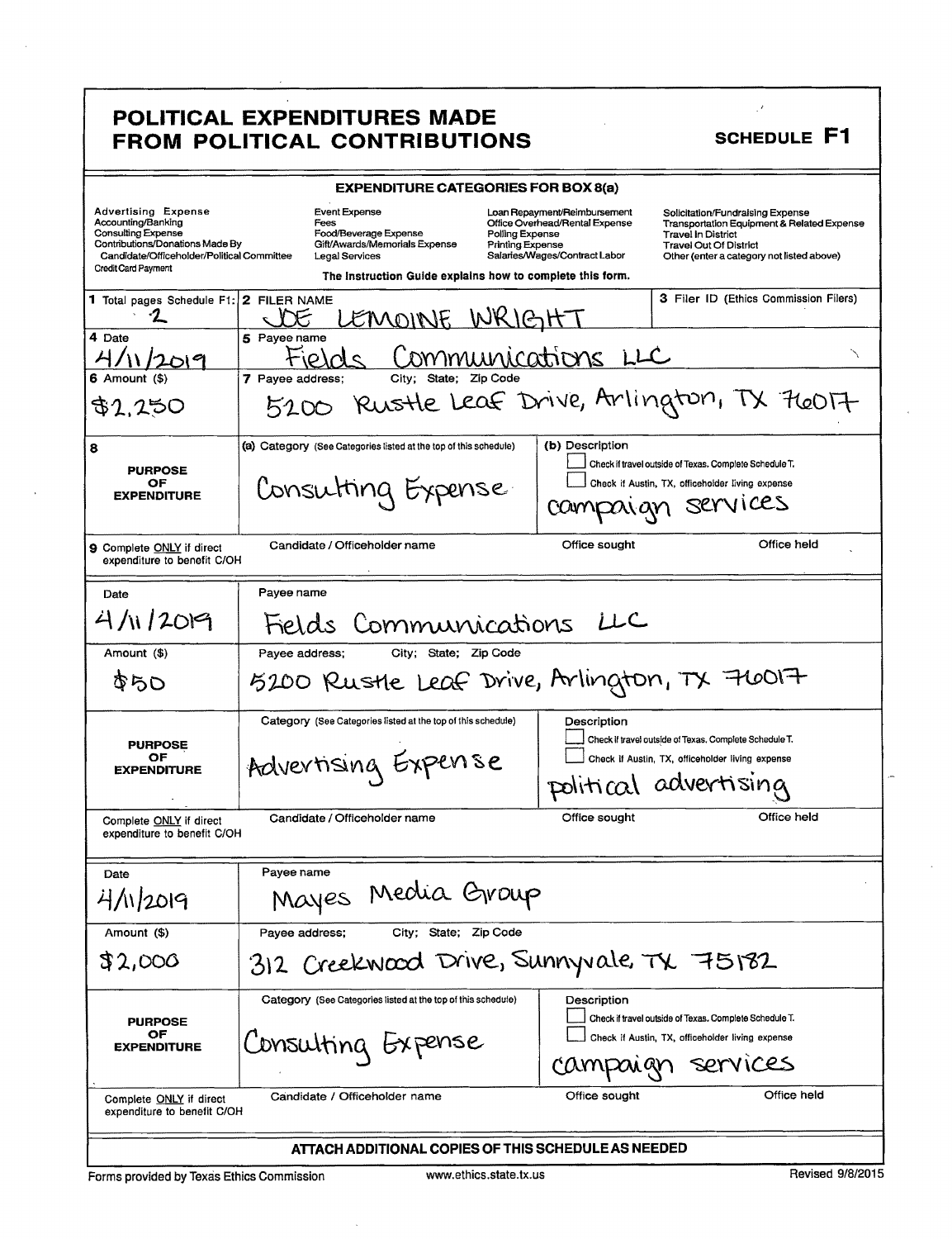#### POLITICAL EXPENDITURES MADE FROM POLITICAL CONTRIBUTIONS

| <b>EXPENDITURE CATEGORIES FOR BOX 8(a)</b>                                                                                                                                                   |                                                                                                          |                                                                                                                                               |                                                                                                                                                                                                      |  |
|----------------------------------------------------------------------------------------------------------------------------------------------------------------------------------------------|----------------------------------------------------------------------------------------------------------|-----------------------------------------------------------------------------------------------------------------------------------------------|------------------------------------------------------------------------------------------------------------------------------------------------------------------------------------------------------|--|
| <b>Advertising Expense</b><br>Accounting/Banking<br><b>Consulting Expense</b><br>Contributions/Donations Made By<br>Candidate/Officeholder/Political Committee<br><b>Credit Card Payment</b> | Event Expense<br>Fees<br>Food/Beverage Expense<br>Gift/Awards/Memorials Expense<br><b>Legal Services</b> | Loan Repayment/Reimbursement<br>Office Overhead/Rental Expense<br>Polling Expense<br><b>Printing Expense</b><br>Salaries/Wages/Contract Labor | Solicitation/Fundralsing Expense<br><b>Transportation Equipment &amp; Related Expense</b><br><b>Travel In District</b><br><b>Travel Out Of District</b><br>Other (enter a category not listed above) |  |
|                                                                                                                                                                                              | The instruction Guide explains how to complete this form.                                                |                                                                                                                                               |                                                                                                                                                                                                      |  |
| 1 Total pages Schedule F1: 2 FILER NAME                                                                                                                                                      | JOE LEMOINE<br>WRIGHT                                                                                    |                                                                                                                                               | 3 Filer ID (Ethics Commission Filers)                                                                                                                                                                |  |
| 4 Date                                                                                                                                                                                       | 5 Payee name<br>Maries                                                                                   |                                                                                                                                               |                                                                                                                                                                                                      |  |
| 6 Amount (\$)                                                                                                                                                                                | 7 Pavee address:<br>Citv:<br>State; Zip Code                                                             |                                                                                                                                               |                                                                                                                                                                                                      |  |
| \$10,320.38                                                                                                                                                                                  | 312 Creekwood Drive, Sunnyvale, TX 75182                                                                 |                                                                                                                                               |                                                                                                                                                                                                      |  |
| 8                                                                                                                                                                                            | (a) Category (See Categories listed at the top of this schedule)                                         | (b) Description                                                                                                                               |                                                                                                                                                                                                      |  |
| <b>PURPOSE</b><br>OF<br><b>EXPENDITURE</b>                                                                                                                                                   | Advertising Expense                                                                                      |                                                                                                                                               | Check if travel outside of Texas. Complete Schedule T.<br>Check if Austin, TX, officeholder living expense<br>advertising, signs,                                                                    |  |
|                                                                                                                                                                                              |                                                                                                          |                                                                                                                                               | <u>DNS, MQJ</u>                                                                                                                                                                                      |  |
| 9 Complete ONLY if direct<br>expenditure to benefit C/OH                                                                                                                                     | Candidate / Officeholder name                                                                            | Office sought                                                                                                                                 | Office held                                                                                                                                                                                          |  |
| Date                                                                                                                                                                                         | Payee name                                                                                               |                                                                                                                                               |                                                                                                                                                                                                      |  |
| 4/11/2019                                                                                                                                                                                    | Mayes Media Group                                                                                        |                                                                                                                                               |                                                                                                                                                                                                      |  |
| Amount (\$)                                                                                                                                                                                  | City; State:<br>Payee address;                                                                           |                                                                                                                                               |                                                                                                                                                                                                      |  |
| 3541.25                                                                                                                                                                                      | 312 Creekwood Drive, Sunnyvale, TX 75182                                                                 |                                                                                                                                               |                                                                                                                                                                                                      |  |
| <b>PURPOSE</b>                                                                                                                                                                               | Category (See Categories listed at the top of this schedule)                                             | Description                                                                                                                                   | Check if travel outside of Texas. Complete Schedule T.                                                                                                                                               |  |
| OF<br><b>EXPENDITURE</b>                                                                                                                                                                     | Advertising <i>E</i>                                                                                     |                                                                                                                                               | Check if Austin, TX, officeholder living expense                                                                                                                                                     |  |
|                                                                                                                                                                                              |                                                                                                          |                                                                                                                                               | 10tograpriy                                                                                                                                                                                          |  |
| Complete ONLY if direct<br>expenditure to benefit C/OH                                                                                                                                       | Candidate / Officeholder name                                                                            | Office sought                                                                                                                                 | Office held                                                                                                                                                                                          |  |
| Date                                                                                                                                                                                         | Payee name                                                                                               |                                                                                                                                               |                                                                                                                                                                                                      |  |
| 4/11/2019                                                                                                                                                                                    | Media Group<br>Mayes                                                                                     |                                                                                                                                               |                                                                                                                                                                                                      |  |
| Amount (\$)                                                                                                                                                                                  | City; State; Zip Code<br>Payee address;                                                                  |                                                                                                                                               |                                                                                                                                                                                                      |  |
| \$433.00                                                                                                                                                                                     | 312 Creekwood Drive, Sunnyvale, TX 75182                                                                 |                                                                                                                                               |                                                                                                                                                                                                      |  |
| <b>PURPOSE</b><br>ОF<br><b>EXPENDITURE</b>                                                                                                                                                   | Category (See Categories listed at the top of this schedule)<br>Advertising Expense                      | Description                                                                                                                                   | Check if travel outside of Texas. Complete Schedule T.<br>Check if Austin, TX, officeholder living expense<br>campaign database                                                                      |  |
| Complete ONLY if direct<br>expenditure to benefit C/OH                                                                                                                                       | Candidate / Officeholder name                                                                            | Office sought                                                                                                                                 | Office held                                                                                                                                                                                          |  |
| ATTACH ADDITIONAL COPIES OF THIS SCHEDULE AS NEEDED                                                                                                                                          |                                                                                                          |                                                                                                                                               |                                                                                                                                                                                                      |  |

 $\overline{a}$ 

SCHEDULE F1

Forms provided by Texas Ethics Commission